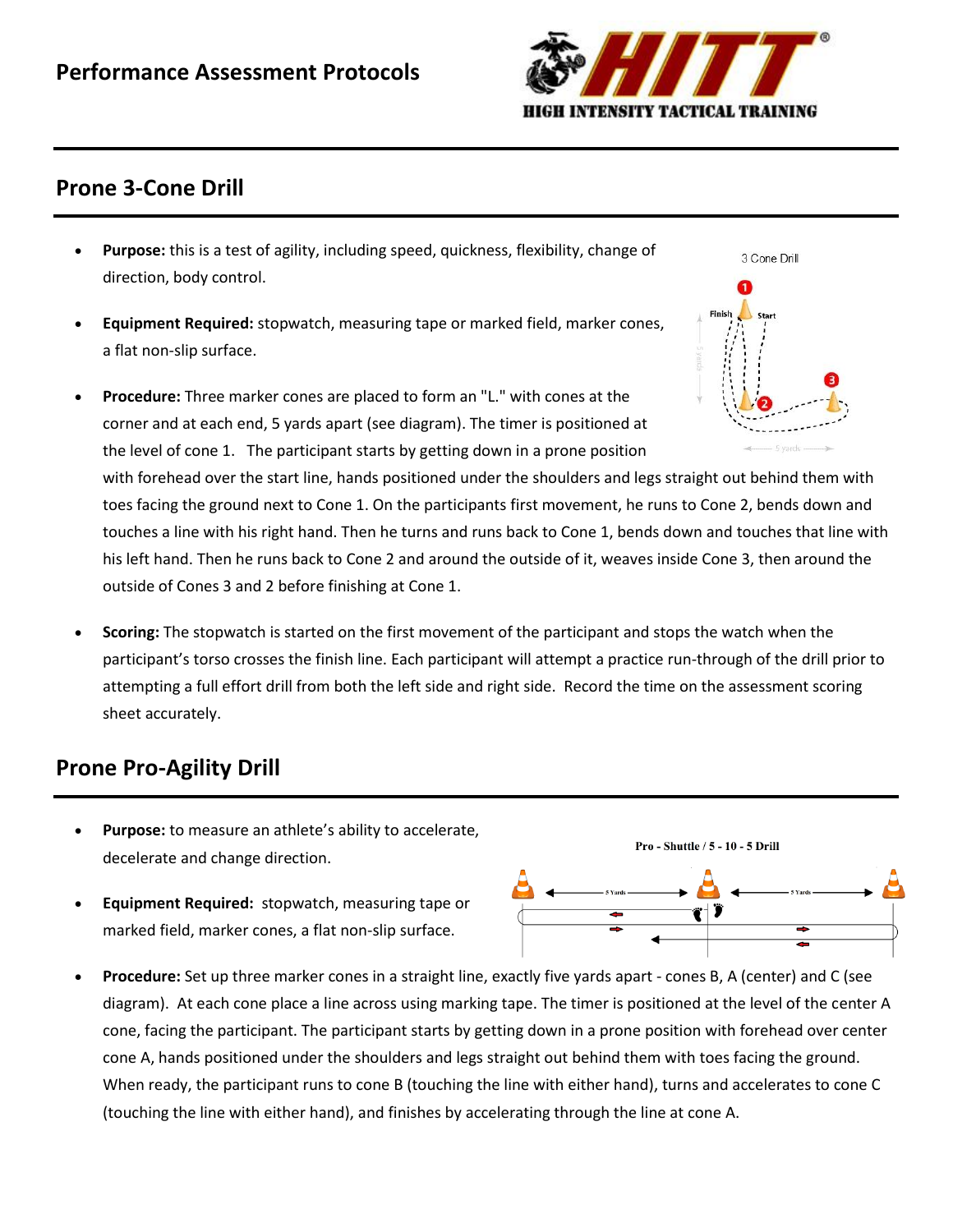**Scoring:** The stopwatch is started on the first movement of the participant and stops the watch when the participant's torso crosses the center line. Each participant will attempt a practice run-through of the drill prior to attempting a full effort drill from both the left side and right side. Record the time on the assessment scoring sheet accurately.

### **Kneeling Power Ball Throw**

- **Purpose:** This test measures upper body coordination, strength and power.
- **Equipment Required:** 14lb. and 20lb. Dynamax Ball, [tape measure](http://www.topendsports.com/resources/stores.htm?node=30&cat=Tape%20Measures) to measure distance, foam pad for kneeling (if available), clear open area for testing.
- **Weights:** males use 20lb., females 14lb. Dynamax ball



- **Procedure:** The participant starts in a kneeling position with the back erect and facing the direction they are going to throw. The knees should be directly behind the start line. Ensure that the toes are pointed backwards, as curled up toes can be used for greater traction. Start with the ball grasped with both hands on the sides of the ball and held with straight arms above the head. The ball is brought down to the chest as they hips are brought back to the heels, then in one motion the ball is pushed forward and up (optimally between 30-45 degrees).
- **Scoring:** A practice trial is allowed to learn the correct movements and get the best trajectory for maximum distance. They must not throw favoring one arm or rotate about the spine. The participant is permitted to fall forwards over the line after the ball is released. The knees are not to leave the ground. Two attempts are allowed, with at least 45 seconds recovery between each throw. Record the best time on the assessment scoring sheet accurately.

# **Standing Broad Jump**

- **Purpose:** to measure the explosive power of the legs
- **Equipment required:** [tape measure](http://www.topendsports.com/resources/stores.htm?node=30&cat=Tape%20Measures) to measure distance jumped, non-slip floor for takeoff, and soft landing area preferred. The take off line should be clearly marked.
- **Procedure:** The participant stands behind a line marked on the ground with stance measured from back of heels feet slightly apart. A two foot take-off and landing is used, with swinging of the arms and bending of the knees to provide forward drive. The participant attempts to jump as far as possible, landing on both feet without falling backwards or forwards.
- **Scoring:** The measurement is taken from take-off line to the nearest point of contact on the landing (back of the heels). Record the longest distance jumped, the best of three attempts.

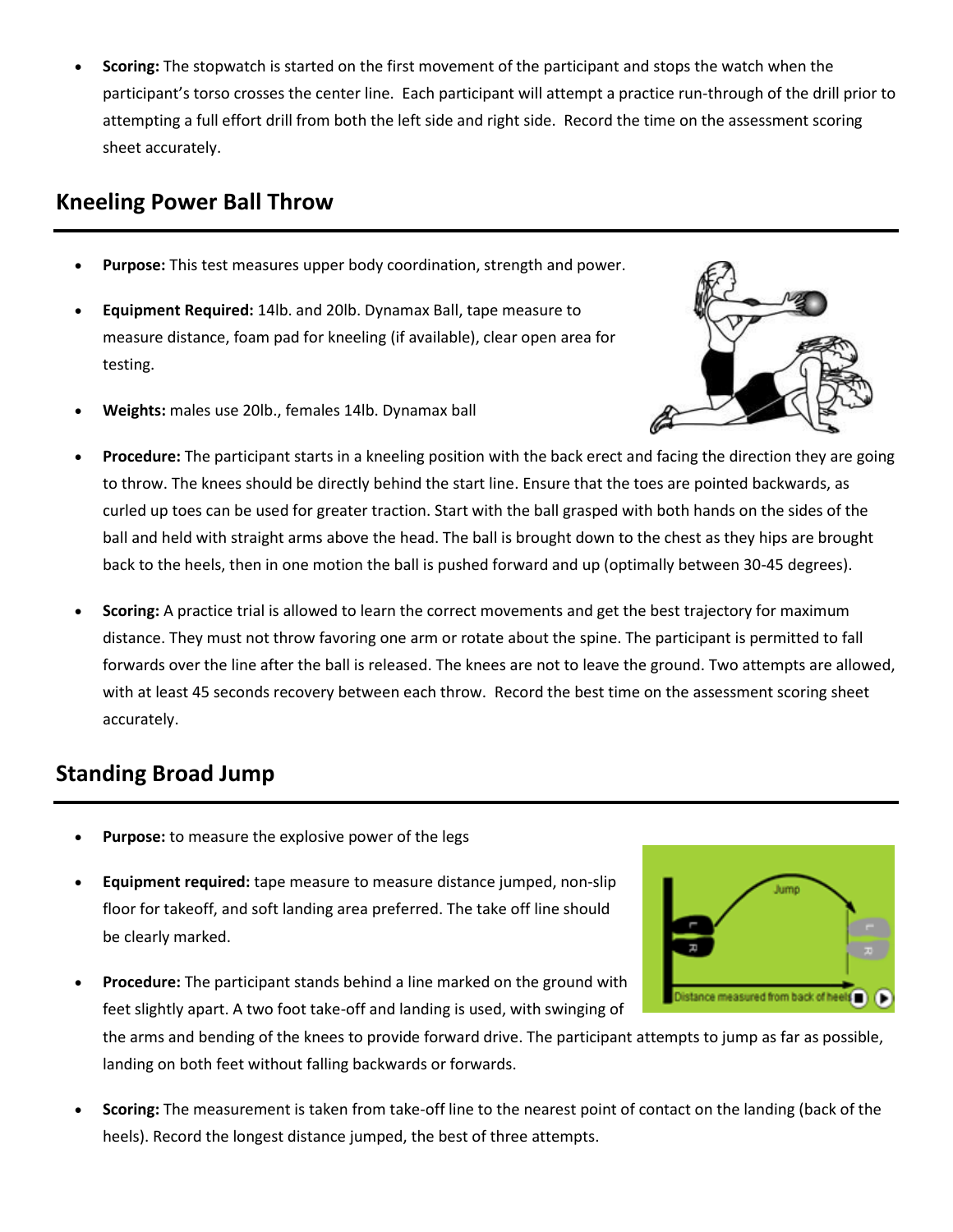- **Purpose:** The aim of this test is to determine acceleration, and also a reliable indicator of speed, agility and quickness.
- **Equipment Required:** [measuring tape](http://www.topendsports.com/resources/stores.htm?node=30&cat=Tape%20Measures) or marked track, [stopwatch](http://www.topendsports.com/resources/stores.htm?node=28&cat=Stopwatches) , [cone markers,](http://www.topendsports.com/resources/stores.htm?node=29&cat=Cones) flat and clear surface of at least 35 yards.
- **Procedure:** The test involves running a single maximum sprint for 25 yards. Start from a prone position with forehead directly over the start line, hands positioned under the shoulders and legs straight out behind them with toes facing the ground. The hands must be on or behind the starting line. Shoulders should be behind the starting line. This starting position should be held for 2 seconds prior to starting.
- **Scoring:** Two trials are allowed, and the best time is recorded to the nearest 2 decimal places. The timing starts from the first movement and finishes when the torso crosses the finish line.

# **300 Yard Shuttle Test**

- **Purpose:** This is a test of anaerobic endurance
- **Equipment Required:** [stopwatch,](http://www.topendsports.com/resources/stores.htm?node=28&cat=Stopwatches) [measuring tape,](http://www.topendsports.com/resources/stores.htm?node=30&cat=Tape%20Measures) [marker cones,](http://www.topendsports.com/resources/stores.htm?node=29&cat=Cones) a flat grass or turf surface
- **Procedure:** Marker cones and lines are placed 25 yards apart to indicate the sprint distance. Start with a foot on one line. When instructed by the timer, the participant runs to the opposite 25-yard line, touches it with their foot, turns and run back to the start. This is repeated six times without stopping (covering 300 yards total). After a rest of five minutes, the test is repeated.
- **Scoring:** Record the average of the two 300-yard shuttles.
- **Comments:** This is a maximal anaerobic test, and in order to receive the highest score the participant must sprint at 100 percent effort the entire time. Encourage the participant not to pace themselves.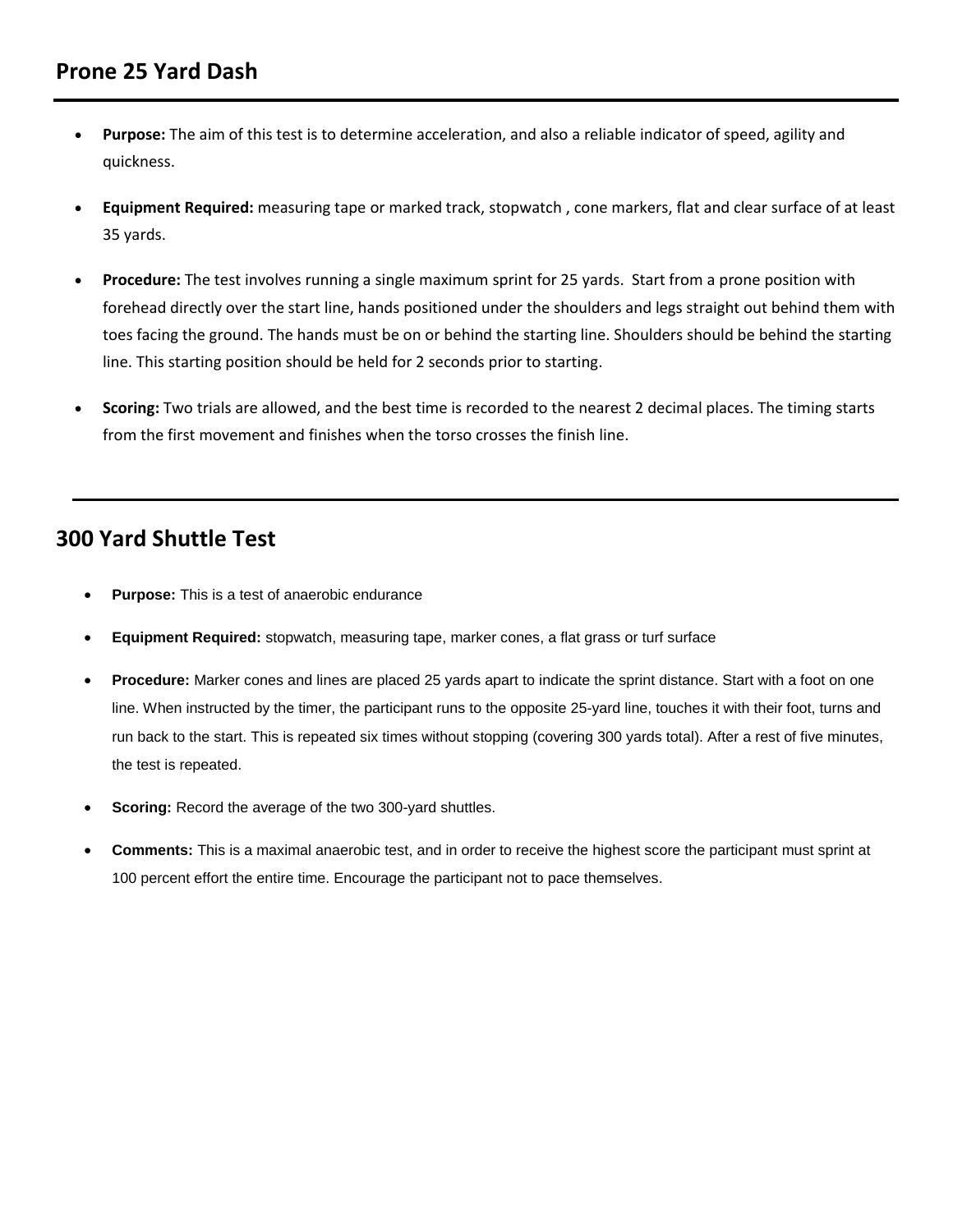# **VERBAL INSTRUCTIONS FOR THE FUNCTIONAL MOVEMENT SCREEN**

The following is a script to use while administering the FMS. For consistency throughout all screens, this script should be used during each screen. The bold words represent what you should say to the client.

**Please let me know if there is any pain while performing any of the following movements.**

### **Deep Squat**

#### **EQUIPMENT NEEDED: DOWEL**

#### **Instructions**

- • **Stand tall with your feet approximately shoulder width apart and toes pointing forward.**
- • **Grasp the dowel in both hands and place it horizontally on top of your head so your shoulders and elbows are at 90 degrees.**
- • **Press the dowel so that it is directly above your head.**
- • **While maintaining an upright torso, and keeping your heels and the dowel in position, descend as deep as possible.**
- • **Hold the descended position for a count of one, then return to the starting position.**
- • **Do you understand the instructions?**

Score the movement.

The client can perform the move up to three times total if necessary. If a score of three is not achieved, repeat above instructions using the 2 x 6 under the client's heels.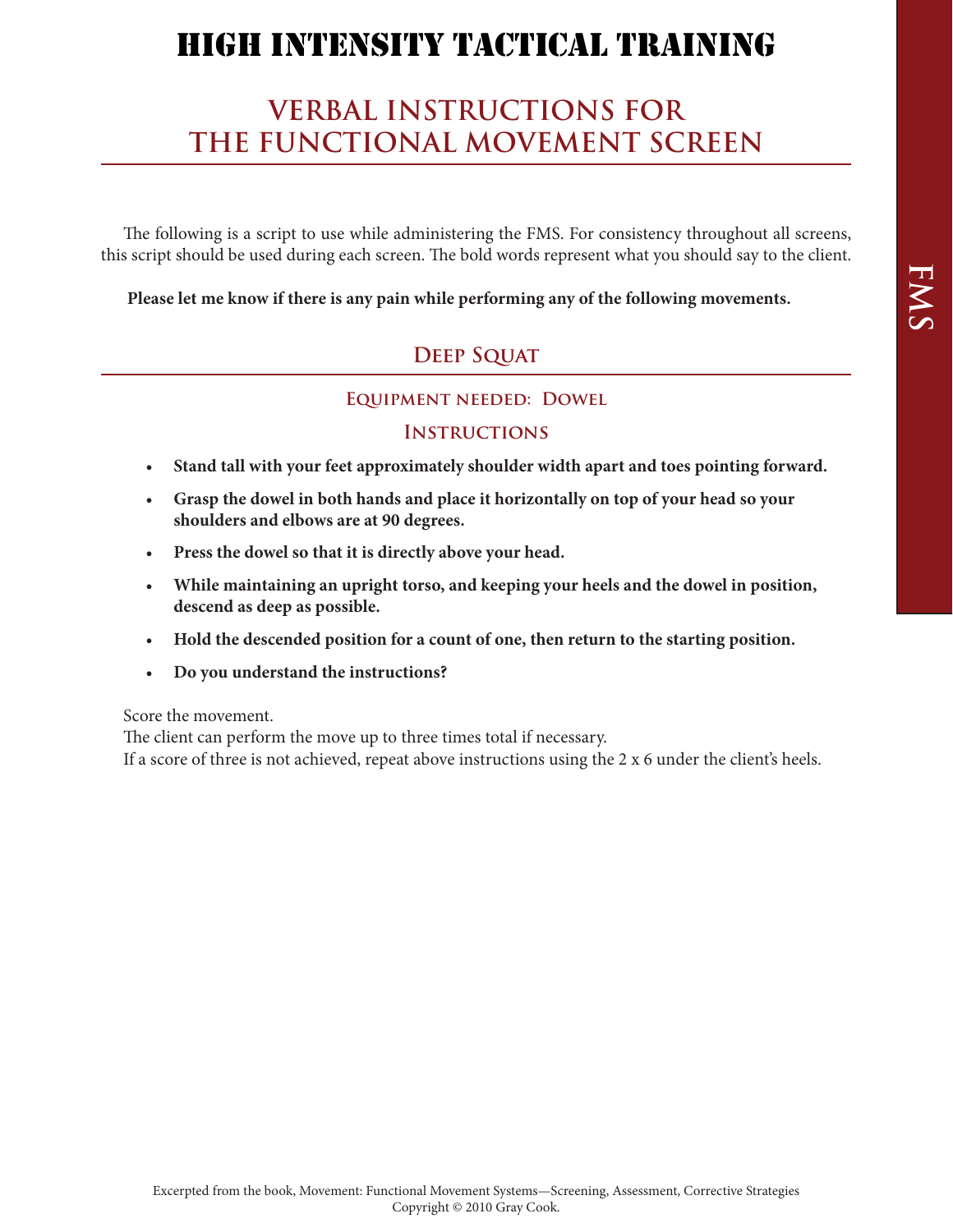# **HURDLE STEP**

#### **Equipment needed: Dowel, Hurdle**

#### **Instructions**

- • **Stand tall with your feet together and toes touching the test kit.**
- Grasp the dowel with both hands and place it behind your neck and across the shoulders.
- • **While maintaining an upright posture, raise the right leg and step over the hurdle, making sure to raise the foot towards the shin and maintaining foot alignment with the ankle, knee and hip.**
- • **Touch the floor with the heel and return to the starting position while maintaining foot alignment with the ankle, knee and hip.**
- • **Do you understand these instructions?**

Score the moving leg. Repeat the test on the other side. Repeat two times per side if necessary.

### **Inline Lunge**

#### **Equipment needed: Dowel, 2x6**

#### **Instructions**

- • **Place the dowel along the spine so it touches the back of your head, your upper back and the middle of the buttocks.**
- • **While grasping the dowel, your right hand should be against the back of your neck, and the left hand should be against your lower back.**
- • **Step onto the 2x6 with a flat right foot and your toe on the zero mark.**
- • **The left heel should be placed at \_\_\_\_\_\_\_\_\_\_\_\_\_mark.** *This is the tibial measurement marker.*
- • **Both toes must be pointing forward, with feet flat.**
- • **Maintaining an upright posture so the dowel stays in contact with your head, upper back and top of the buttocks, descend into a lunge position so the right knee touches the 2x6 behind your left heel.**
- Return to the starting position.
- • **Do you understand these instructions?**

Score the movement.

Repeat the test on the other side. Repeat two times per side if necessary.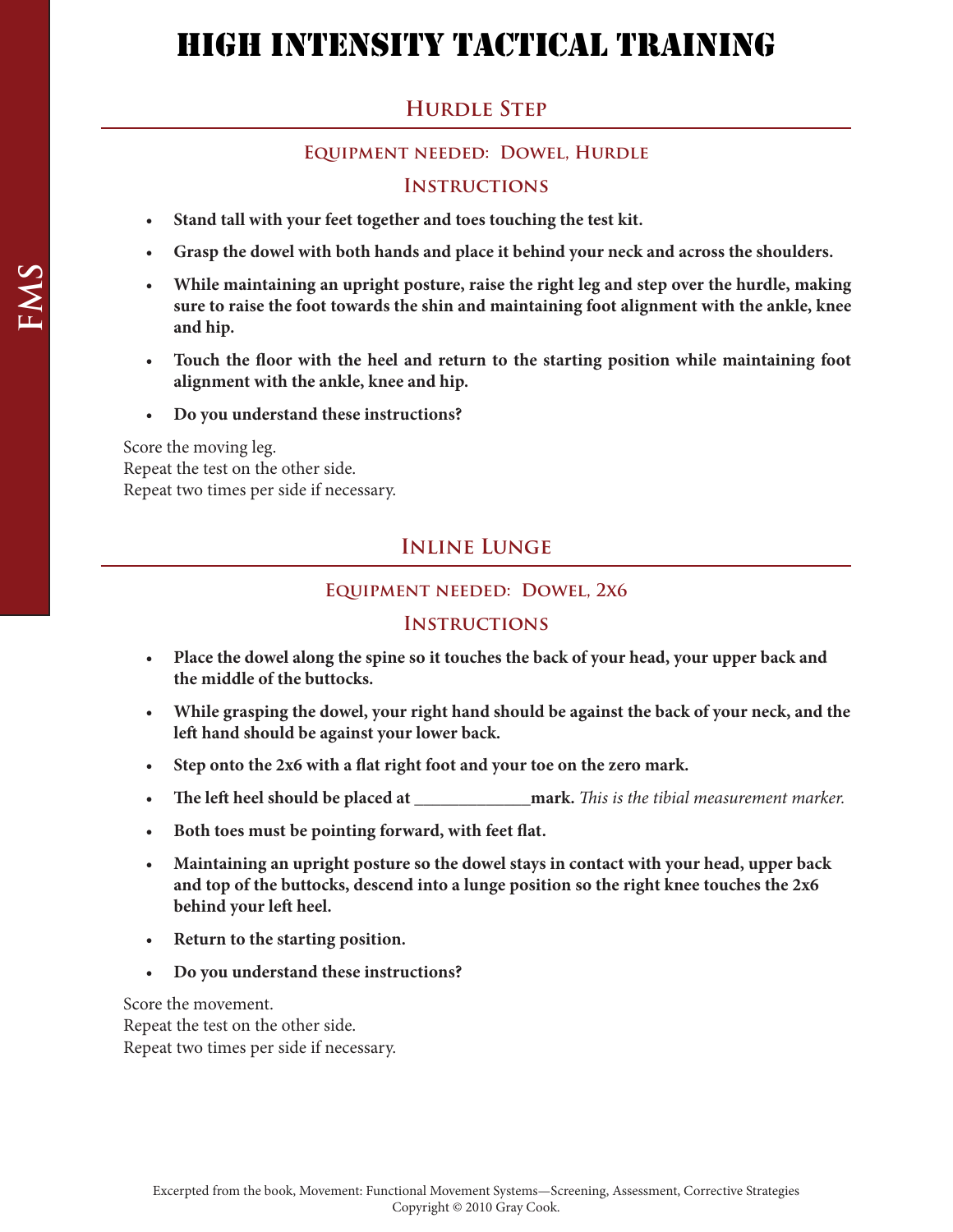## **Shoulder Mobility**

#### **Equipment needed: Measuring device**

#### **Instructions**

- • **Stand tall with your feet together and arms hanging comfortably.**
- • **Make a fist so your fingers are around your thumbs.**
- • **In one motion, place the right fist over head and down your back as far as possible while simultaneously taking your left fist up your back as far as possible.**
- • **Do not "creep" your hands closer after their initial placement.**
- • **Do you understand these instructions?**

Measure the distance between the two closest points of each fist. Score the movement.

Repeat the test on the other side.

# **Active Scapular Stability (shoulder clearing)**

#### **Instructions**

- • **Stand tall with your feet together and arms hanging comfortably.**
- Place your right palm on the front of your left shoulder.
- While maintaining palm placement, raise your right elbow as high as possible.
- • **Do you feel any pain?**

Repeat the test on the other side.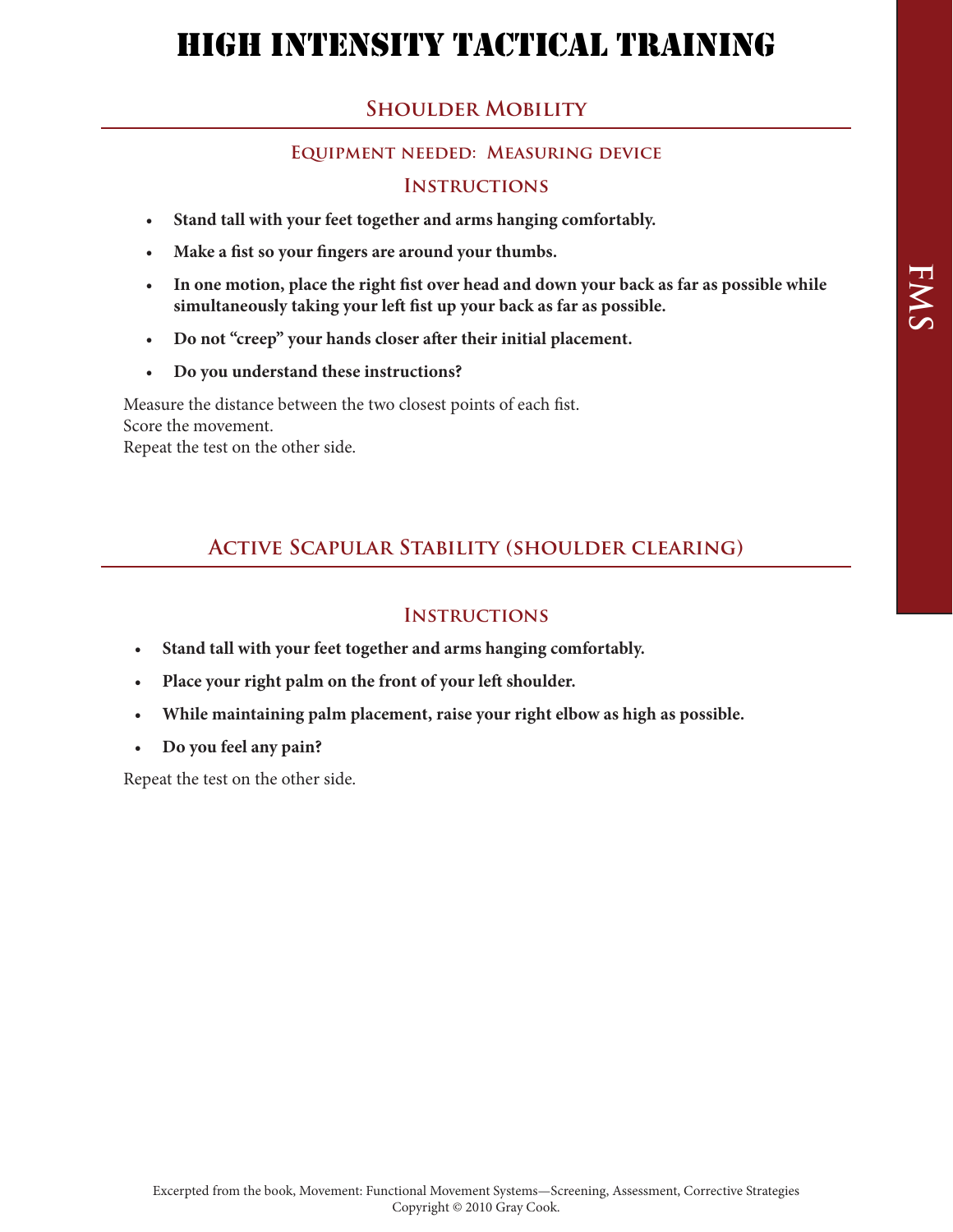# **Active Straight-Leg Raise**

#### **Equipment needed: Dowel, measuring device, 2x6**

#### **Instructions**

- Lay flat with the back of your knees against the 2x6 with your toes pointing up.
- Place both arms next to your body with the palms facing up.
- Pull the toes of your right foot toward your shin.
- With the right leg remaining straight and the back of your left knee maintaining contact **with the 2x6, raise your right foot as high as possible.**
- • **Do you understand these instructions?**

Score the movement. Repeat the test on the other side.

# **Trunk Stability Pushup**

#### **Equipment needed: None**

#### **Instructions**

- • **Lie face down with your arms extended overhead and your hands shoulder width apart.**
- **Pull your thumbs down in line with the \_\_\_** (forehead for men, chin for women).
- • **With your legs together, pull your toes toward the shins and lift your knees and elbows off the ground.**
- • **While maintaining a rigid torso, push your body as one unit into a pushup position.**
- • **Do you understand these instructions?**

Score the movement.

Repeat two times if necessary.

Repeat the instructions with appropriate hand placement if necessary.

### **Spinal Extension Clearing**

#### **Instructions**

- • **While lying on your stomach, place your hands, palms down, under your shoulders.**
- • **With no lower body movement, press your chest off the surface as much as possible by straightening your elbows.**
- • **Do you understand these instructions?**
- • **Do you feel any pain?**